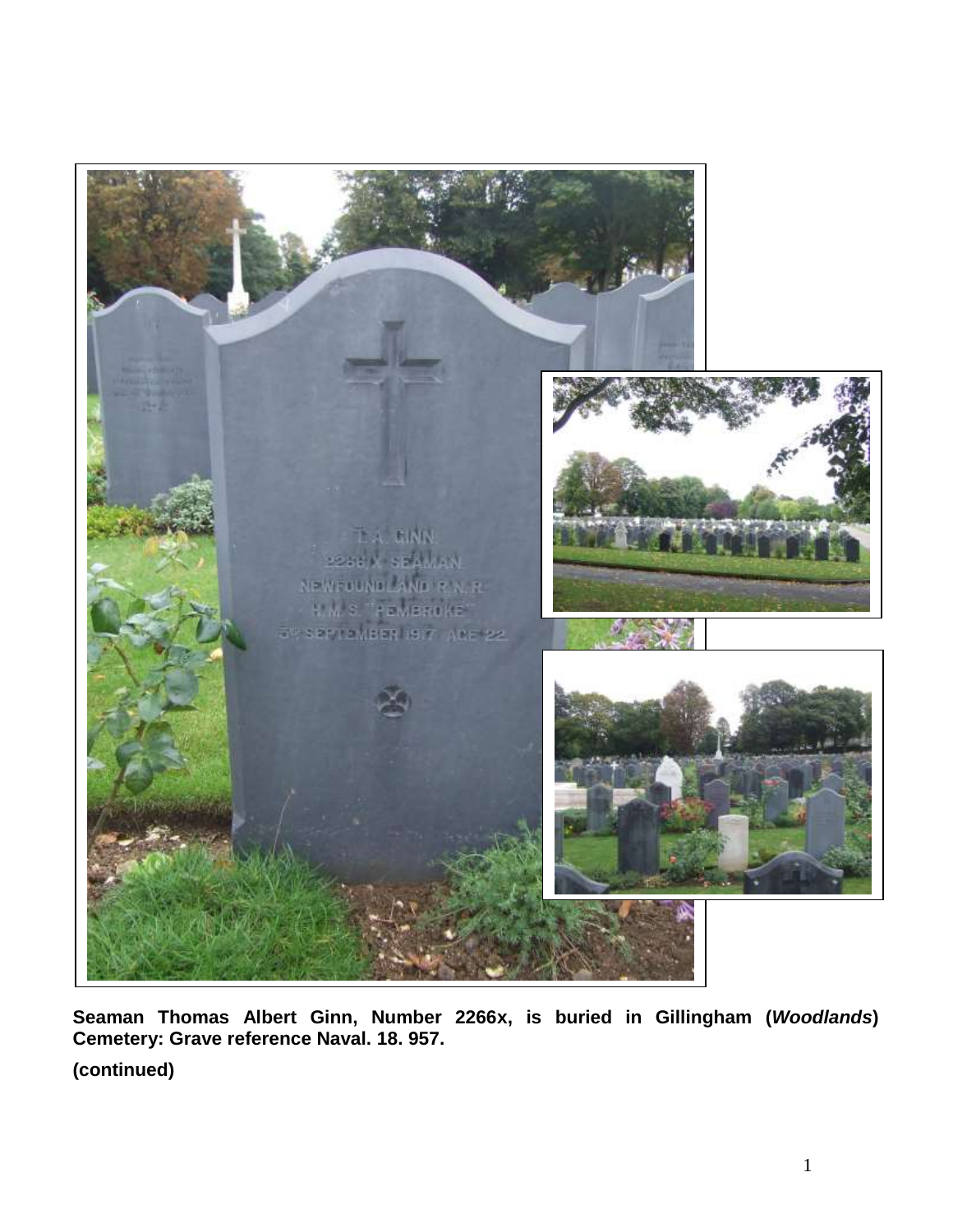**Having relinquished his occupation, likely that of fisherman, and having then travelled from the community of Fogo in the District of the same name to St. John's, capital city of the Dominion of Newfoundland, on November 6 of 1916 Thomas Albert Ginn reported…***to duty***…at the Naval Reserve training ship, HMS** *Briton***, moored in the harbour (see below).**

**On that same November day he enlisted for the first time into the Reserve (see further below), was signed on to serve for the…***Duration of the War\****…and underwent the required medical assessment on the morrow. He also likely attested at this time, pledging his allegiance to the King-Emperor, George V.**

**(Right:** *George V, by the Grace of God, of the United Kingdom of Great Britain and Ireland and of the British Dominions beyond the Seas, King, Defender of the Faith, Emperor of India***:** *as a boy and young man he had served in the Royal Navy from 1877 until 1891 and always retained a fondness for the Senior Service***. – The photograph of the King attired in the uniform of an Admiral of the Fleet is from** *the Royal Collection Trust* **web-site and taken in or about 1935.)**

*\*At the outset of the War, perhaps because it was felt by the authorities that it would be a conflict of short duration, the recruits enlisted for only a single year. As the War progressed, however, this was obviously going to cause problems and the men were encouraged to re-enlist***.** *Later recruits – as of or about May of 1916 - signed on for the 'Duration' at the time of their original enlistment.*

**(Right above:** *The White Ensign has been flown by the Royal Navy in its present form since about the year 1800 although other naval ensigns had existed for at least two centuries. It consists of a red St. George's Cross – the national flag of England - on a white field with the Union Flag\* in the upper canton.*

*\*The Union Flag is commonly referred to as the 'Union Jack'; this is, in fact, a misnomer since a flag is referred to as a 'Jack' only when flown from the bow of a ship.* 

**Note:** *During the years preceding the Great War the only military force on the Island of Newfoundland – apart from a handful of ill-fated local attempts – was to be the Royal Naval Reserve (Newfoundland). Even so, it was to be some thirty years after the withdrawal of British troops from the Dominion in 1870 before the Reserve came into being in 1902.* 

*Just fewer than four-hundred men were sought to enroll as seamen – apparently automatically at the rank of Able Seaman - and to present themselves annually in St. John's for five years in order to train for a period of twenty-eight days per annum. Allowed to report at a time of their own choosing, it is perhaps not surprising that these volunteers – mostly fishermen – were to opt to train during the winter months when fishing work was minimal.*



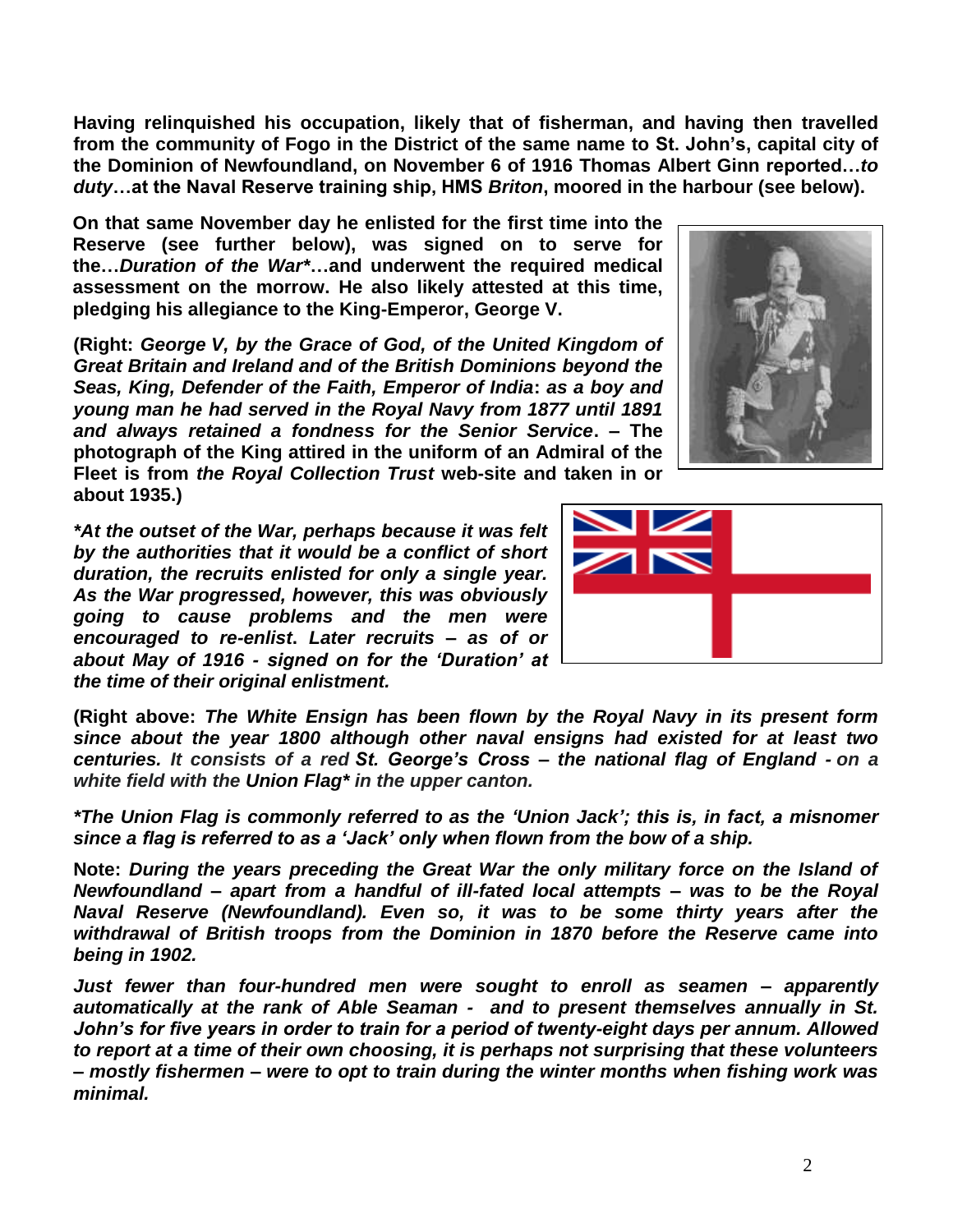**(contined)**

*Expenses were apparently defrayed for the most part by the British (Imperial) Government and an attempt was made to ensure the number of recruits would be kept constantly at a maximum. This practice and policy was then to be continued up until the onset of hostilities some twelve years later.*

*Of course, the purpose of having a reserve force at any time is to provide a trained force ready at any time to serve at a time of need or crisis. Thus in August of 1914, upon the Declaration of War by the government in London, hundreds of those men of the Royal Naval Reserve (Newfoundland) were to make their way to St. John's, from there to take passage overseas to bolster the ranks of the Royal Navy.*

*An elderly vessel, HMS 'Calypso', having become surplus to the Admiralty's needs, had been provided to the Dominion of Newfoundland by the Royal Navy in 1902 for training purposes. After some debate it was eventually decided that she would be permanently moored in the harbour of the capital, her superstructure reduced, and a wooden shelter built on her upper deck to provide training facilities and living quarters for the prospective naval recruits.* 

**(Right above:** *HMS 'Calypso' in full sail. She was to be recommissioned HMS 'Briton' in early 1916 when a new 'Calypso', a modern cruiser, was about to be launched by the Royal Navy***. – This photograph, taken of the** *'Newfoundland Calypso'* **by the Royal Navy in 1898, is by courtesy of**  *Admiralty House Museum***)**

**(Right:** *Naval reservists from Newfoundland, during the early days of the Great War, before their departure for the United Kingdom* **- from** *The War Illustrated***)**

**(Right below:** *The newly-constructed C-Class cruiser 'Calypso' of 1916, seen here on an un-recorded date during the later years of the Great War, was to be sunk by an Italian submarine in 1940***. – from Wikipedia)**

**Thirty days later, on December 6 of that same year, Seaman Ginn – as one of a draft of fifty naval reservists and a single Chief Petty Officer - departed Halifax, Nova Scotia, Canada, for the United Kingdom. The transport vessel was the SS**  *Southland* **en route from Portland, Maine, to Liverpool – the vessel had previously been called** *Vaderland***, a Dutch or Belgian ship whose name had been deemed too Germanicsounding and which later, in June of 1917, was to be torpedoed and lost while en route from Liverpool to Philadelphia.**







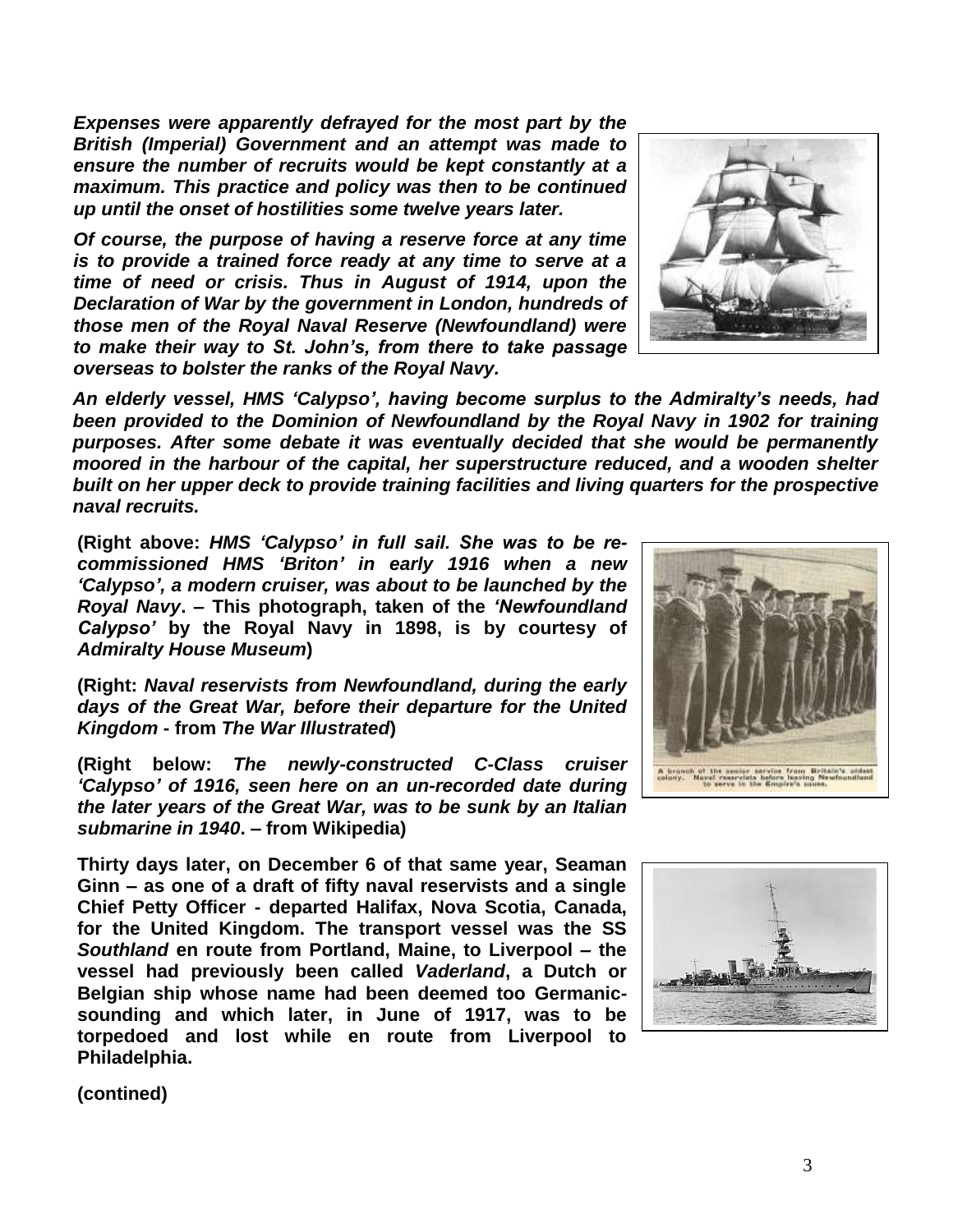**Of course, Seaman Ginn's draft had left St. John's for Halifax some days before the SS**  *Southland* **sailed for Liverpool. But ascertaining how the reservists were to journey to there has proved to be more than difficult. There were two reasonable possibilities for a contingent of some fifty persons: by train to Port aux Basques, a ferry-ride across the Cabot Strait, and then a train journey once again on to Halifax; or there was the direct passage by ship from St. John's to Halifax – both means of transport necessitating up to three days' travel.**

**Whichever was to be the case, a revised schedule saw** *Southland* **leave Halifax three days late, on December 6, and arrive in Liverpool eleven days afterwards, on December 17.**

**Once having set foot in the United Kingdom, the Naval personnel would have been either posted directly to a ship, ordered to undergo further training or to await a posting, at one of various Royal Navy establishments – these for the most part around the coast of England. In the case of Seaman Ginn, the destination was to be HMS** *Pembroke I* **at Chatham in the English county of Kent.**



**(Right above:** *The photograph of the Red Star Line – later White Star-Dominion Line - ship 'Vaderland' – later 'Southland' – is from the Wikipedia web-site***.)**

*Pembroke I* **(the establishment had several Divisions) was the base and holding barracks for regular seamen and it was therefore** *Pembroke I* **to which Seaman Ginn was to be attached.**

*\*There was also a series of ships named 'Pembroke', the last several of which were to be employed as depot ships and for harbour service at Chatham. This is the 'HMS Pembroke' found on the cap-bands of the sailors who served there perhaps in their thousands - but who were never to set eyes on the actual ship in question.*

*Naval discipline being distinct in some ways from the laws that governed other parties such as the Army and civilians, sailors had to be on the books of a serving naval vessel to be legally subject to naval law and order, even when these same sailors were serving on land.*

*Thus the explanation for the often elderly and obsolescent vessels that plied the waters adjacent to the many naval land establishments – also known as 'stone frigates' – and which were in theory the home ships of the above-mentioned numbers of men in naval uniform who laboured ashore.*

*Which is why Seaman Ginn would have worn an 'HMS Pembroke' cap-band - as will be later seen.*

**(Right:** *Some still-impressive buildings of the large Royal Navy complex which was the HMS 'Pembroke' naval establishment at Chatham for just over one hundred years. Today it has been transformed into a university campus***. – photograph from 2010)**

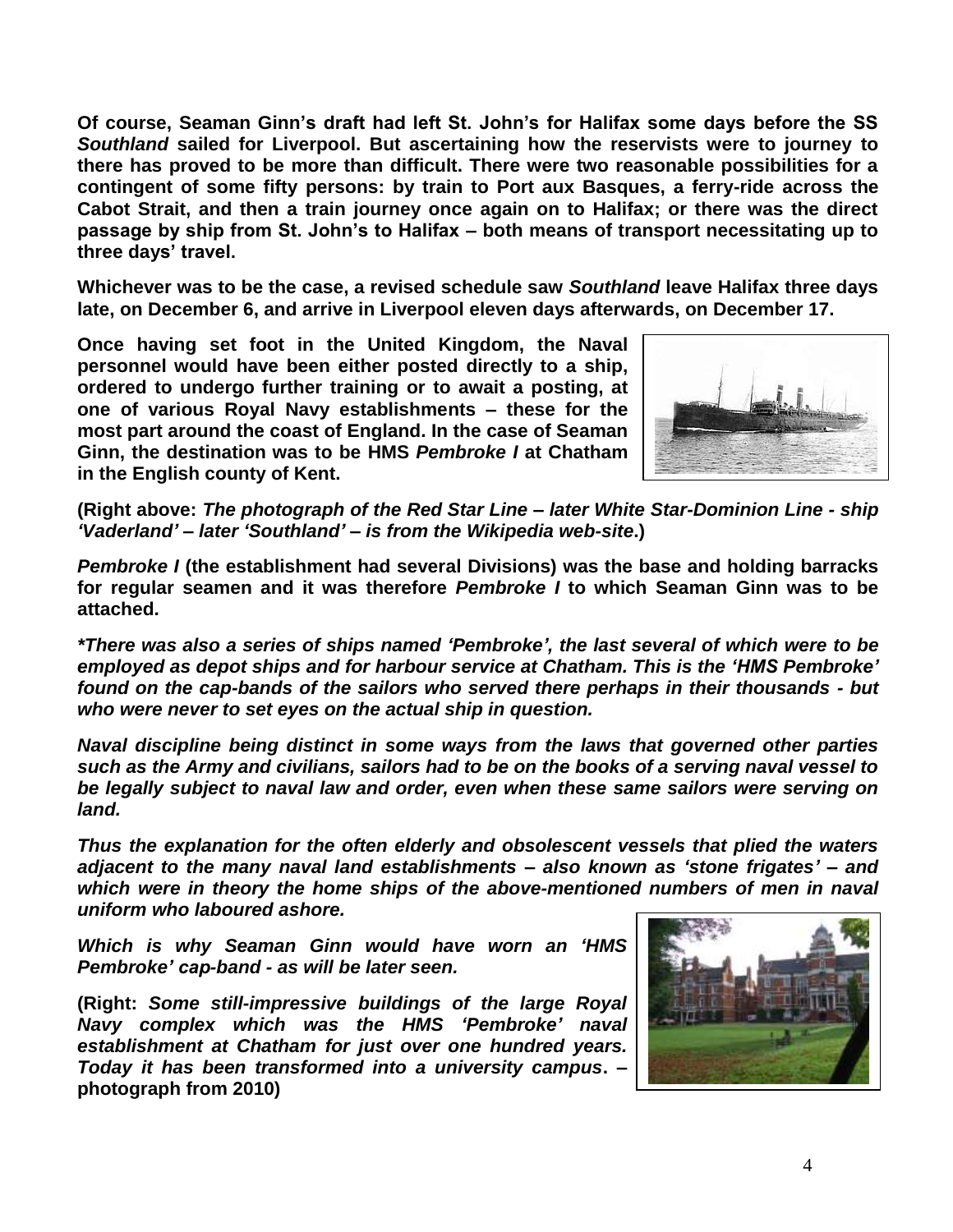**Seaman Ginn was to remain stationed at** *Pembroke I* **for twenty weeks plus a day – he had been on** *Pembroke I's* **nominal roll since his departure from Newfoundland – until April 24- 25 of 1917 when he was ordered dispatched to HMS** *Idaho***, since August of 1916 the name given to the Auxiliary Patrol and Q-ship Base at Milford Haven in the principality of Wales\*.**

*\*As was the case at 'Victory', there was also a ship of the same name to which the base personnel was attached; she was a requisitioned steam yacht, HMS 'Idaho', armed with a single one-pounder quick-firing gun and which was used at Milford Haven during the Great War as a local patrol vessel and apparently later as a tug-boat.*

*Idaho***'s role was also to act as a base ship, to be responsible for the personnel, the arming, fuelling, provisioning, maintenance as well as the finances of a flotilla of smaller boats, usually trawlers and drifters and the such-like which operated out of the Haven.** 

**Seaman Ginn was to serve at** *Idaho* **for exactly eight weeks until June 20 although exactly what his duties were to be – either on HMS** *Idaho* **the ship, or at shore-based facilities which went by the same name – is not clear; but his service records do not document any service on board any small boat of the aforementioned flotilla.**

**On June 21 of that 1917 he was back on** *Pembroke I***'s books.**

**In fact, he had now been ordered to return to the** *Royal Navy Barracks* **at Chatham – the home of HMS** *Pembroke* **– to likely again await a summons to a ship. He was still to be there at the time of his demise.** 

**He and three other Newfoundland Reservists of** *Pembroke I* **(see elsewhere among these files) were to be billeted at the** *Barracks* **at a time when there was apparently some overcrowding and so the Drill Hall with its glass roof had been requisitioned as a dormitory.**

**This was now the beginning of the period when the Germans were to send their large** *Gotha* **bombers over England during the night-time. On the night of September 3-4 the towns of Chatham and Gillingham, both naval communities, were the selected targets, their job apparently made easy by the absence of a blackout and any anti-aircraft activity.**

**(Right:** *This photograph of the glass-covered Drill Hall at the Chatham Royal Naval Barracks in or about 1905 is from the 'campus.medway.ac.uk > history' web-site.)*

**There were apparently some nine-hundred men accommodated in the above-mentioned Drill Hall at the time. The damage was done by two bombs and by the glass roof transformed into flying projectiles by the explosions.**

**(Right:** *The image of the funeral procession of September 6, 1917, is from the 'sussexhistoryforum.co.uk***.***' web-site.***)**